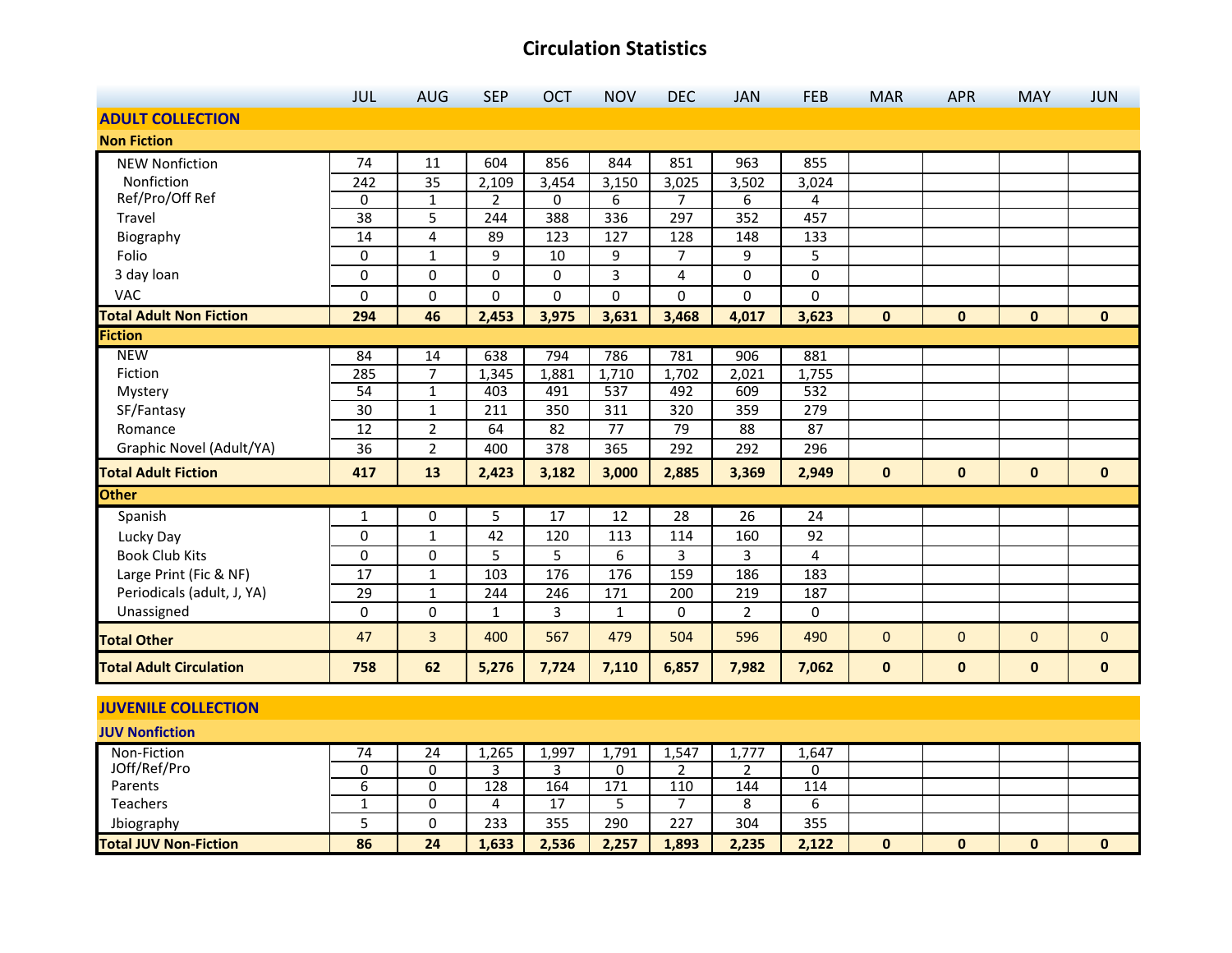|                                             | JUL            | <b>AUG</b>     | <b>SEP</b>      | OCT            | <b>NOV</b>      | <b>DEC</b> | <b>JAN</b>      | <b>FEB</b>      | <b>MAR</b>   | <b>APR</b>   | <b>MAY</b>   | <b>JUN</b>   |
|---------------------------------------------|----------------|----------------|-----------------|----------------|-----------------|------------|-----------------|-----------------|--------------|--------------|--------------|--------------|
| <b>JUV Fiction</b>                          |                |                |                 |                |                 |            |                 |                 |              |              |              |              |
| J Fiction                                   | 273            | 20             | 1,500           | 1,994          | 2,023           | 1,764      | 2,054           | 1,702           |              |              |              |              |
| J Graphic Novels                            | 123            | 16             | 1,188           | 1,544          | 1,281           | 1,214      | 1,435           | 1,159           |              |              |              |              |
| J-Beg                                       | 125            | $\overline{2}$ | 1,045           | 1,426          | 1,395           | 1,292      | 1,499           | 1,283           |              |              |              |              |
| JE Picture Books                            | 399            | 10             | 3,152           | 4,323          | 4,501           | 3,579      | 3,906           | 3,863           |              |              |              |              |
| Books to Go                                 | $\overline{7}$ | 0              | 4               | $\overline{7}$ | $\Omega$        | $\Omega$   | $\Omega$        | $\Omega$        |              |              |              |              |
| JE-easy                                     | 130            | $\overline{6}$ | 1,171           | 1,855          | 1,854           | 1,621      | 2,061           | 1,767           |              |              |              |              |
| JE Language                                 | 6              | 0              | 102             | 145            | 146             | 133        | 110             | 77              |              |              |              |              |
| <b>Board Books</b>                          | 13             | 10             | 516             | 756            | 788             | 602        | 639             | 726             |              |              |              |              |
| <b>Total Juv Fiction</b>                    | 1,076          | 64             | 8,678           | 12,050         | 11,988          | 10,205     | 11,704          | 10,577          | $\mathbf{0}$ | $\mathbf{0}$ | $\mathbf{0}$ | $\mathbf{0}$ |
| <b>Total Juvenile</b>                       | 1,162          | 88             | 10,311          | 14,586         | 14,245          | 12,098     | 13,939          | 12,699          | $\mathbf 0$  | $\mathbf{0}$ | $\mathbf 0$  | $\mathbf 0$  |
|                                             |                |                |                 |                |                 |            |                 |                 |              |              |              |              |
| <b>YOUNG ADULT COLLECTION</b>               |                |                |                 |                |                 |            |                 |                 |              |              |              |              |
| <b>YA Fiction</b>                           | 65             | 5              | 338             | 402            | 364             | 357        | 487             | 399             |              |              |              |              |
| YA Non Fiction                              | 5              | 3              | 45              | 49             | 60              | 35         | 66              | 48              |              |              |              |              |
| <b>Total YA</b>                             | 70             | 8              | 383             | 451            | 424             | 392        | 553             | 447             | $\mathbf{0}$ | $\mathbf{0}$ | $\bf{0}$     | $\mathbf{0}$ |
| <b>Total Juv + YA</b>                       | 1,232          | 96             | 10,694          | 15,037         | 14,669          | 12,490     | 14,492          | 13,146          | $\mathbf{0}$ | $\mathbf{0}$ | $\mathbf{0}$ | $\mathbf{0}$ |
|                                             |                |                |                 |                |                 |            |                 |                 |              |              |              |              |
| <b>AUDIO VISUAL COLLECTION</b>              |                |                |                 |                |                 |            |                 |                 |              |              |              |              |
| <b>AD Collection</b>                        |                |                |                 |                |                 |            |                 |                 |              |              |              |              |
| Audiobooks Adult                            | 20             | 9              | 82              | 152            | 144             | 138        | 199             | 139             |              |              |              |              |
| <b>Teaching Company AD</b>                  | 0              | 0              | 66              | 109            | $\frac{129}{x}$ | 69         | $\overline{30}$ | 10              |              |              |              |              |
| Audiobooks Juvenile                         | 14             | $\mathbf 0$    | $\overline{83}$ | 119            | 88              | 87         | $\overline{91}$ | $\overline{82}$ |              |              |              |              |
| Vox Read Aloud                              | $\Omega$       | $\mathbf 0$    | $\mathbf 0$     | 0              | $\mathbf 0$     | 0          | 134             | 109             |              |              |              |              |
| JY Audio (Book/CD set)                      | $\overline{2}$ | 0              | 22              | 31             | 35              | 22         | 13              | $\overline{2}$  |              |              |              |              |
| <b>Subtotal AD Circulation</b>              | 36             | 9 <sup>°</sup> | 253             | 411            | 396             | 316        | 467             | 342             | $\mathbf{0}$ | $\mathbf{0}$ | $\mathbf{0}$ | $\mathbf{0}$ |
| <b>DVD Collection</b>                       |                |                |                 |                |                 |            |                 |                 |              |              |              |              |
| <b>DVD Adult</b>                            | 232            | 11             | 1,035           | 2,086          | 2,098           | 2,400      | 2,362           | 1,836           |              |              |              |              |
| <b>Teaching Company DVD</b>                 | 0              | 0              | 34              | 34             | 40              | 23         | 23              | 31              |              |              |              |              |
| DVD Juvenile                                | 22             | 4              | 456             | 895            | 752             | 807        | 823             | 646             |              |              |              |              |
| <b>Subtotal DVD Circulation</b>             | 254            | 15             | 1525            | 3015           | 2890            | 3230       | 3208            | 2513            | $\mathbf 0$  | $\mathbf{0}$ | 0            | $\mathbf 0$  |
| <b>Total AV Circulation</b>                 | 290            | 24             | 1,778           | 3,426          | 3,286           | 3,546      | 3,675           | 2,855           | $\mathbf{0}$ | $\mathbf{0}$ | $\mathbf{0}$ | $\mathbf 0$  |
|                                             |                |                |                 |                |                 |            |                 |                 |              |              |              |              |
| <b>3-D COLLECTIONS</b>                      |                |                |                 |                |                 |            |                 |                 |              |              |              |              |
| 1 Week Loan Obj (backpacks,                 | 0              | 0              | 0               | 4              | 0               | 0          | 0               | 0               |              |              |              |              |
| umbrellas)<br>3 Week Loan Object (gardening |                |                |                 |                |                 |            |                 |                 |              |              |              |              |
|                                             | 0              | 0              | 0               | 0              | 0               | 0          | 0               | 0               |              |              |              |              |
| kits)                                       |                |                |                 |                |                 |            |                 |                 |              |              |              |              |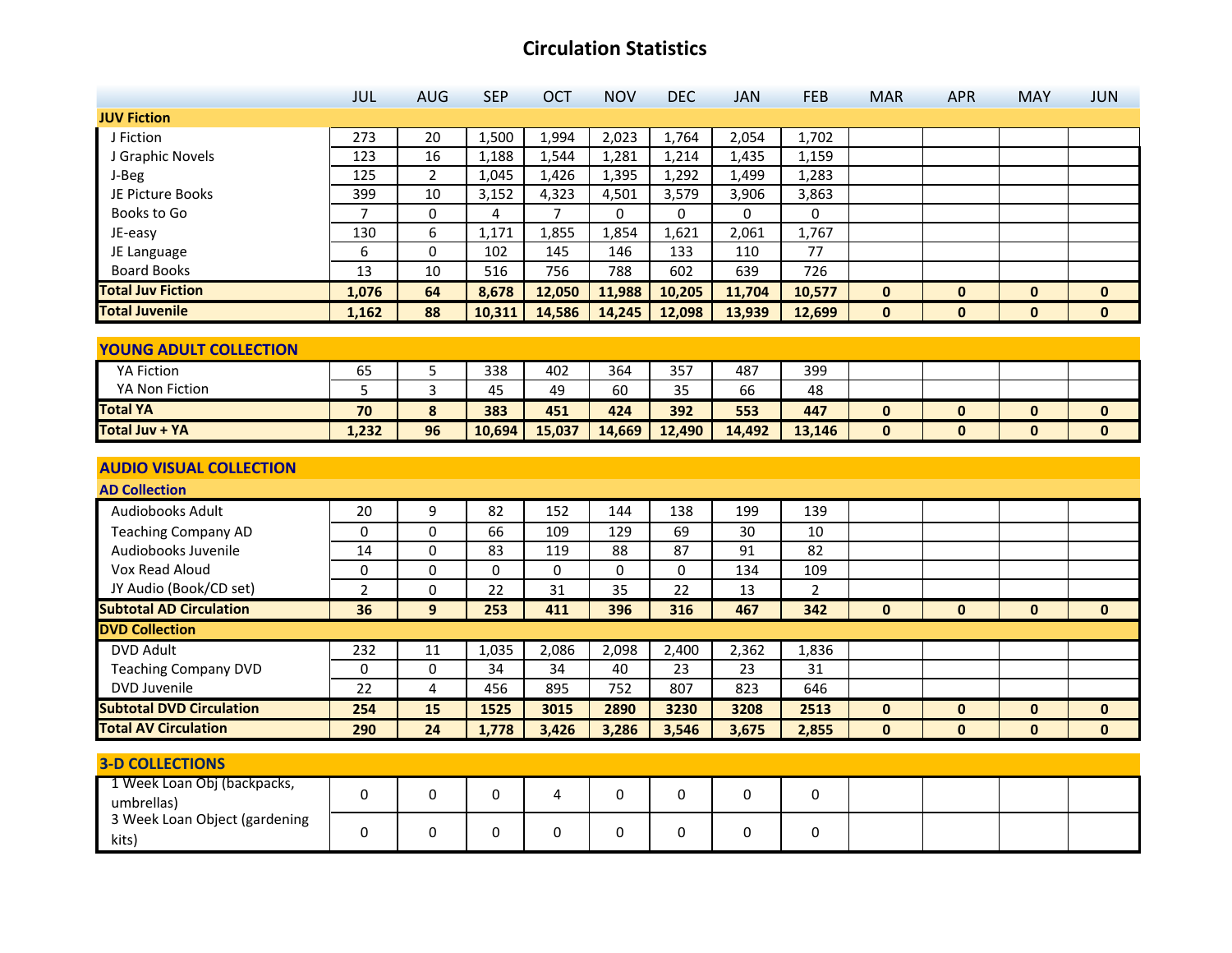|                                                        | <b>JUL</b>   | <b>AUG</b> | <b>SEP</b>   | OCT    | <b>NOV</b>     | <b>DEC</b> | <b>JAN</b> | <b>FEB</b>     | <b>MAR</b>   | <b>APR</b>   | <b>MAY</b>   | <b>JUN</b>   |
|--------------------------------------------------------|--------------|------------|--------------|--------|----------------|------------|------------|----------------|--------------|--------------|--------------|--------------|
| <b>Thermal Cameras</b>                                 |              | 0          | $\Omega$     | 1      | $\overline{2}$ | 4          | 5          | 7              |              |              |              |              |
| <b>TOTAL 3D Collection Circulation</b>                 | $\mathbf{1}$ | $\bf{0}$   | $\mathbf{0}$ | 5      | $\overline{2}$ | 4          | 5          | $\overline{7}$ | $\bf{0}$     | $\mathbf 0$  | $\mathbf{0}$ | $\mathbf 0$  |
|                                                        |              |            |              |        |                |            |            |                |              |              |              |              |
| <b>TOTAL PHYSICAL COLLECTION</b><br><b>CIRCULATION</b> | 2,281        | 182        | 17,748       | 26,192 | 25,067         | 22,897     | 26,154     | 23,070         | $\bf{0}$     | $\bf{0}$     | $\bf{0}$     | $\mathbf 0$  |
|                                                        |              |            |              |        |                |            |            |                |              |              |              |              |
| <b>ELECTRONIC MATERIAL</b>                             |              |            |              |        |                |            |            |                |              |              |              |              |
| Overdrive eBooks                                       | 6,509        | 6,503      | 5,403        | 5,522  | 5,237          | 5,821      | 6,492      | 5,145          |              |              |              |              |
| LVA Overdrive ebooks                                   | 0            | 0          | 5.           | 3      | 6              | 8          | 4          | 9              |              |              |              |              |
| <b>Total eBook Circulation</b>                         | 6,509        | 6,503      | 5,408        | 5,525  | 5,243          | 5,829      | 6,496      | 5,154          | $\mathbf{0}$ | $\mathbf{0}$ | $\mathbf{0}$ | $\mathbf{0}$ |
| Overdrive eaudiobooks                                  | 2,779        | 2,784      | 2,650        | 2,686  | 2,724          | 2,893      | 3,108      | 2,807          |              |              |              |              |
| LVA Overdrive eaudiobooks                              | $\Omega$     | 0          | $\mathbf{1}$ | 1      | 4              | 5          | 3          | 0              |              |              |              |              |
| Freegal                                                | 1,855        | 2,062      | 1,679        | 1,894  | 2,082          | 1,773      | 2,021      | 1,711          |              |              |              |              |
| LVA Overdrive Magazines                                | 169          | 275        | 250          | 366    | 319            | 334        | 315        | 308            |              |              |              |              |
| <b>Total Digital Collection circ</b>                   | 11,312       | 11,624     | 9,988        | 10,472 | 10,372         | 10,834     | 11,943     | 9,980          | $\bf{0}$     | $\mathbf{0}$ | $\mathbf{0}$ | $\mathbf 0$  |
| <b>TOTAL COLLECTION CIRC</b>                           | 13,593       | 11,806     | 27,736       | 36,664 | 35,439         | 33,731     | 38,097     | 33,050         | $\mathbf 0$  | $\bf{0}$     | $\bf{0}$     | $\mathbf 0$  |

| <b>COMPUTER USE</b>                    |                          |                          |              |              |                         |              |              |             |              |              |              |              |
|----------------------------------------|--------------------------|--------------------------|--------------|--------------|-------------------------|--------------|--------------|-------------|--------------|--------------|--------------|--------------|
| Adult (logons) 9 Computers             |                          |                          | 281          | 332          | 383                     | 416          | 412          | 441         |              |              |              |              |
| Adult(Days Hours:Minutes:seconds)      |                          | $\overline{\phantom{0}}$ | 8 05:21:46   |              | 11 21:30:49 16 16:19:03 | 17 06:24:22  | 18 08:24:49  | 18 12:25:47 |              |              |              |              |
| Youth (logons) 2 Computers             |                          | ۰                        | 68           | 60           | 21                      | 9            | 6            | 16          |              |              |              |              |
| Youth(Days Hours:Minutes:seconds)      |                          | ٠                        | 1 03:54:33   | 2 04:06:53   | 0 13:42:02              | 0 10:33:36   | 18 08:24:49  | 0 03:30:33  |              |              |              |              |
| <b>Total logons (11 workstations)</b>  | $\mathbf{0}$             | $\mathbf{0}$             | 349          | 392          | 404                     | 425          | 418          | 457         | $\mathbf{0}$ | $\mathbf{0}$ | $\bf{0}$     | $\mathbf{0}$ |
|                                        | $\bf{0}$                 | 0                        | $\mathbf{0}$ | $\mathbf{0}$ | $\bf{0}$                | $\mathbf{0}$ | $\mathbf{0}$ | $\bf{0}$    | $\mathbf 0$  | 0            | $\mathbf{0}$ | $\mathbf{0}$ |
| <b>Total minutes (11 workstations)</b> |                          |                          |              |              |                         |              |              |             |              |              |              |              |
|                                        |                          |                          |              |              |                         |              |              |             |              |              |              |              |
| <b>Public Printers</b>                 |                          |                          |              |              |                         |              |              |             |              |              |              |              |
| Black & White Pages                    |                          | ٠                        | 925          | 1,238        | 1,669                   | 1,938        | 2,578        | 2,676       |              |              |              |              |
| <b>Color Pages</b>                     | $\overline{\phantom{0}}$ | ۰                        | 3,055        | 389          | 99                      | 165          | 349          | 466         |              |              |              |              |